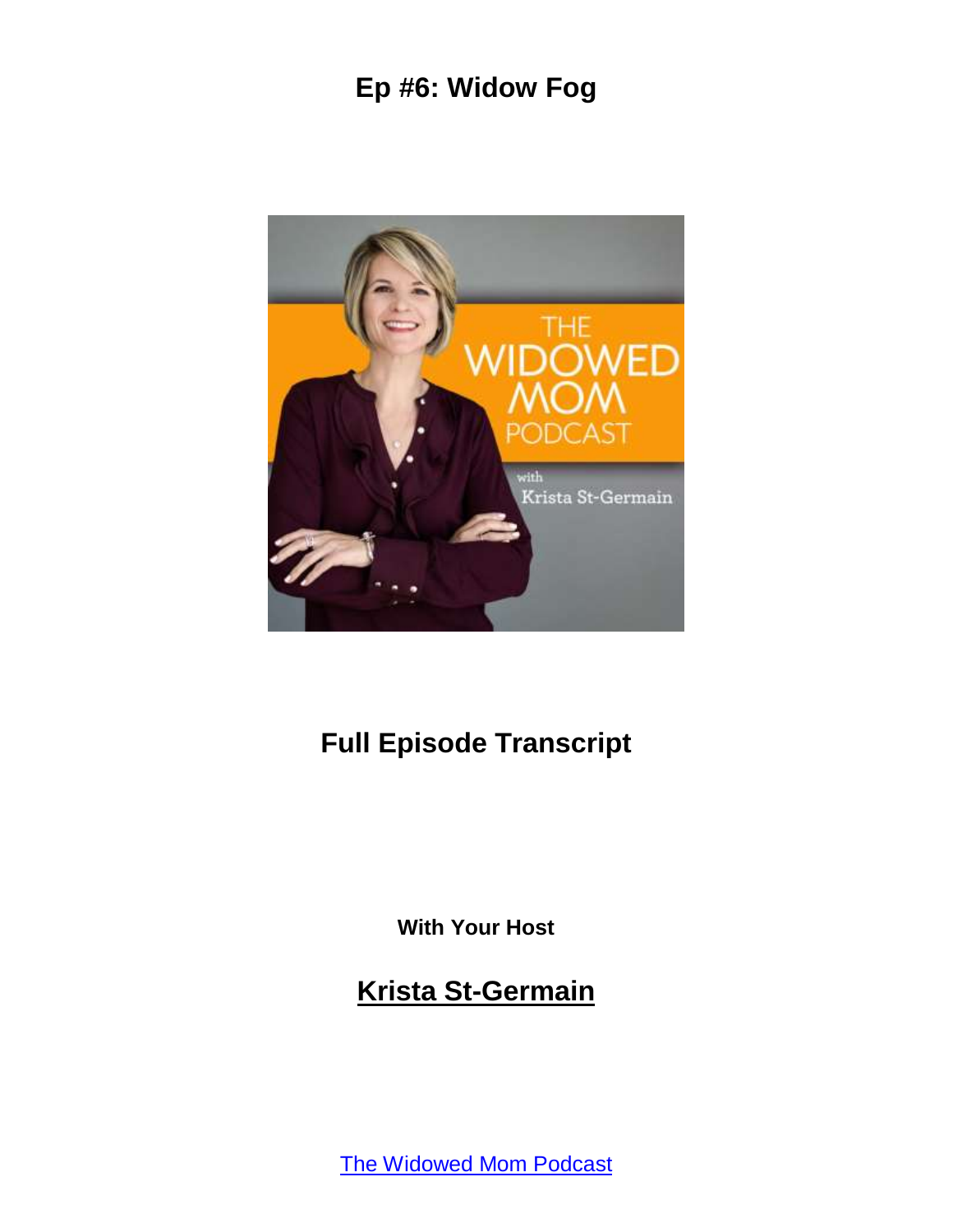Welcome to *The Widowed Mom Podcast*, episode six, Widow Fog.

Welcome to *The Widowed Mom Podcast,* the only podcast that offers a proven process to help you work through your grief to grow, evolve, and create a future you can actually look forward to. Here's your host, certified life coach, grief expert, widow, and mom, Krista St-Germain.

Hey there. Welcome back to the podcast. I'm recording this on a Sunday afternoon for you and it's been kind of a fun weekend. My daughter had a sand volleyball tournament yesterday so we spent all day out in the sun watching her play volleyball.

And as soon as I get done recording this episode, we are going to continue our Netflix binge of Stranger Things, which we have seen already seasons one and two, but season three is about to come out at the time that I'm recording this and so my daughter and I are trying to catch up on it so we are ready for season three.

So today on the podcast I want to talk to you about widow fog. And widow fog is a little bit of a misnomer. We call it widow fog among the community of widows, but it could just as easily be referred to as griever's fog. It's really the fog that comes with any type of grief, but specifically on this podcast, I'm talking to you and you're a widow, so we're going to call it widow fog.

Before I get into that though, I want to take a couple of minutes and do some listener shout-outs because I love doing listener shout-outs. There's two that I want to read for you today. The first one is from BHorn1982 and she wrote, "Krista has helped me navigate through the waves of widowhood. She sincerely is here to help because she's been here. So very personal and gives me hope that this will get easier to get through. That I'm not losing my mind, that it's part of this journey. She's so kind and helpful. I've personally worked with her and she's never hesitated to answer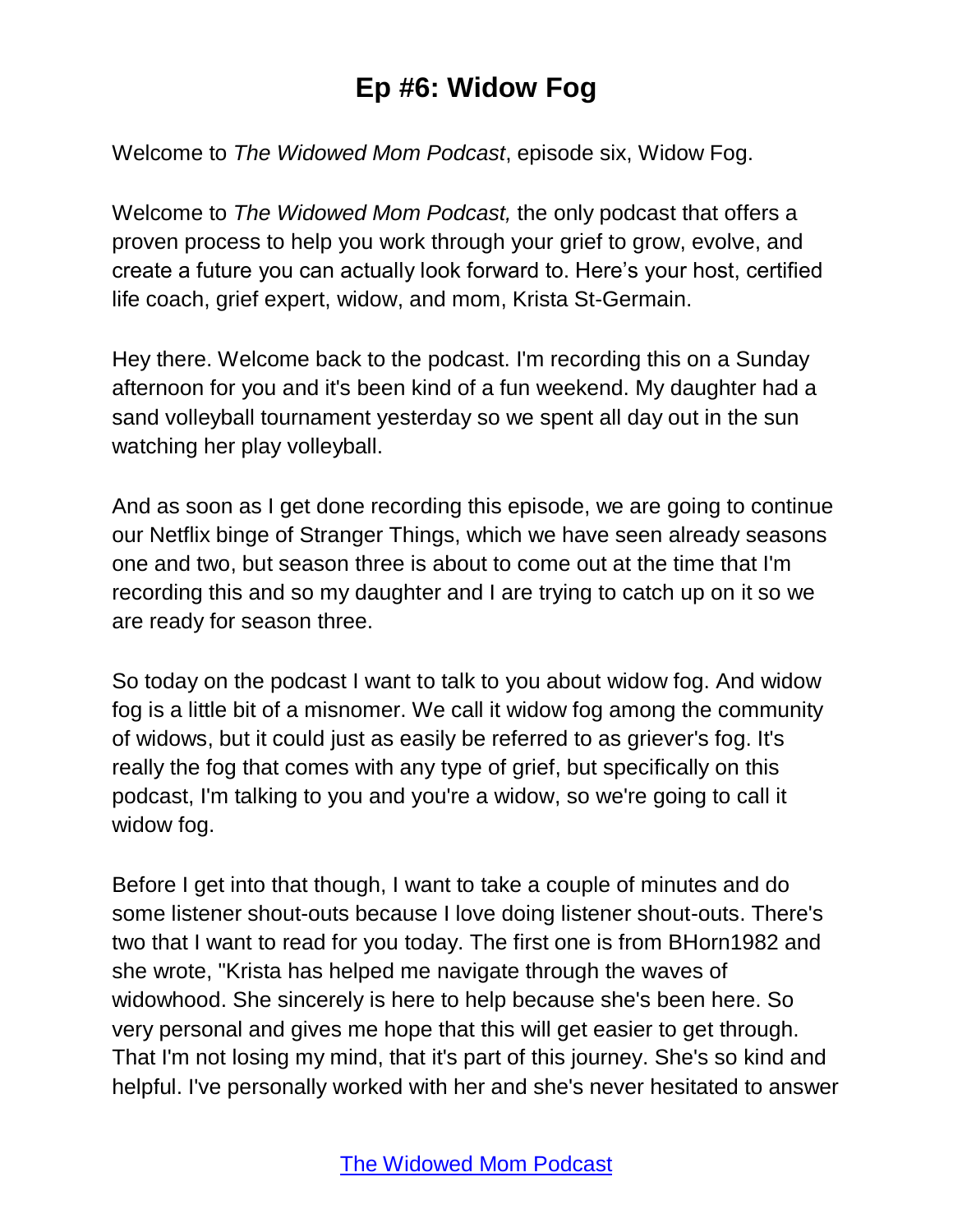any of the questions that I have and the what if and what about moments that we all widows go through. I cannot thank her enough. From all the way in Ohio, you are amazing. Thank you sincerely."

You are amazing too, Brandy, and I appreciate your kind review of the podcast. The next review is from a listener who calls herself FreecellHD and the tile of her review is Fellow Widows Dive In. It reads, "Krista says out loud what I as a mom of two teens and a widow of almost three years struggle with, journal about, and wish friends understood. I'm so excited to have her in my corner. I'm sorry for her loss. Thankful that she has learned to see her gift in life coaching, through such a devastating life circumstance. Through podcast number three so far. So far so good. Can't wait to hear more."

Thank you so much FreecellHD. I appreciate that and to all of you, I really do appreciate that you took time to write a review. It's so helpful in helping other widows find the podcast and it helps me figure out too what it is you want to see in the podcast. What you like, what you don't, what's helpful, and what you want more of. So keep those reviews coming.

Okay, let's jump into the concept of widow fog. Now, if you've never heard of widow fog, or griever's fog, or widow brain, griever's brain, those terms are all interchangeable, then you might be wondering if you're crazy. And that's primarily the reason I wanted to talk about what widow fog is, why it happens, and give you some ideas of what you can do about it.

Because if you don't know what it is and you're just experiencing some of the symptoms, you might be thinking you are crazy or at the very least, might be frustrated and might be worried that what you're experiencing now isn't going to change. So I want to assure you that you aren't crazy. This won't last forever, and let's talk about it. See if you recognize yourself in any of these scenarios.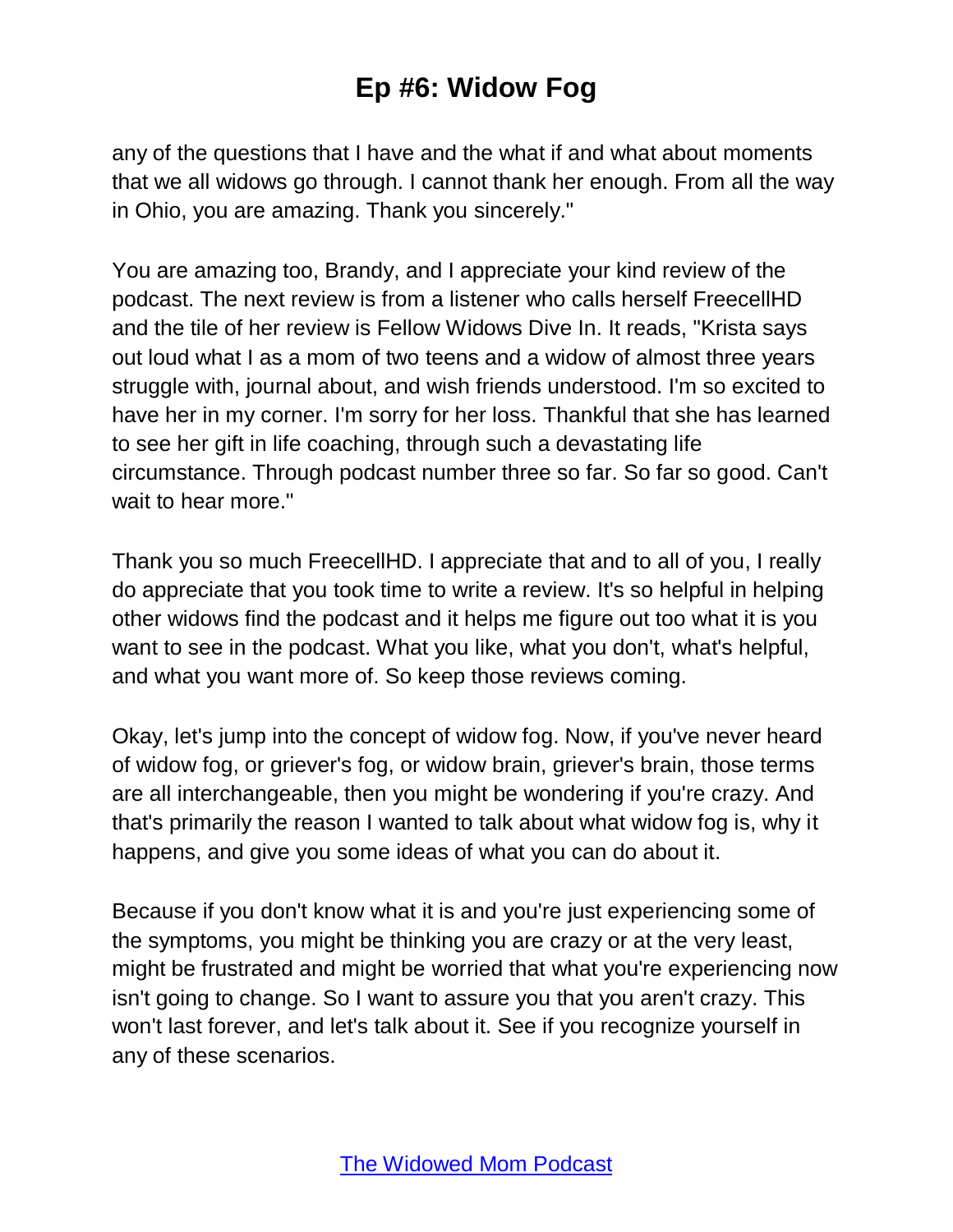Maybe before your husband died, you were the type of person who was on top of all the details. Very organized, always on time when paying the bills, kids got to their appointments on time, never missed a commitment, and since your husband passed, that is not your experience at all. Now you're missing appointments, now you get late notices in the mail, even though you have the money to pay your bills, you just occasionally forget.

Perhaps you tell someone you'll call them back and never do. The little details that you used to be on top of now just seem to slip through the cracks on the regular. Or maybe you do some things that embarrass you when you think about them because you don't know why you do them. So you notice that when you get home you put groceries that belong in the refrigerator in the pantry, or you've lost your keys for the third time, or you've forgotten to pick your kids up from latch key.

Things that just aren't you at all, you are suddenly doing and you don't really know why. One of my clients told me her widow fog was about toilet paper. She would go to the grocery store and she always thought she needed more toilet paper and every time she bought toilet paper, she would go home and she would see she had already a mountain of toilet paper.

And so toilet paper mountain just grew and grew, but yet every time she went back to the store, she still thought she needed more toilet paper. Another widow told me her concentration was so bad that she had to quit her job because her job required for safety reasons her to be able to focus and because she kept catching herself in moments where she was in a daze of sorts, she knew that she wasn't safely able to do her job until the fog lifted.

For some of us, it means being in a conversation and all of a sudden not knowing what we were saying, not knowing where the conversation was heading, forgetting what our point was, completely feeling like we're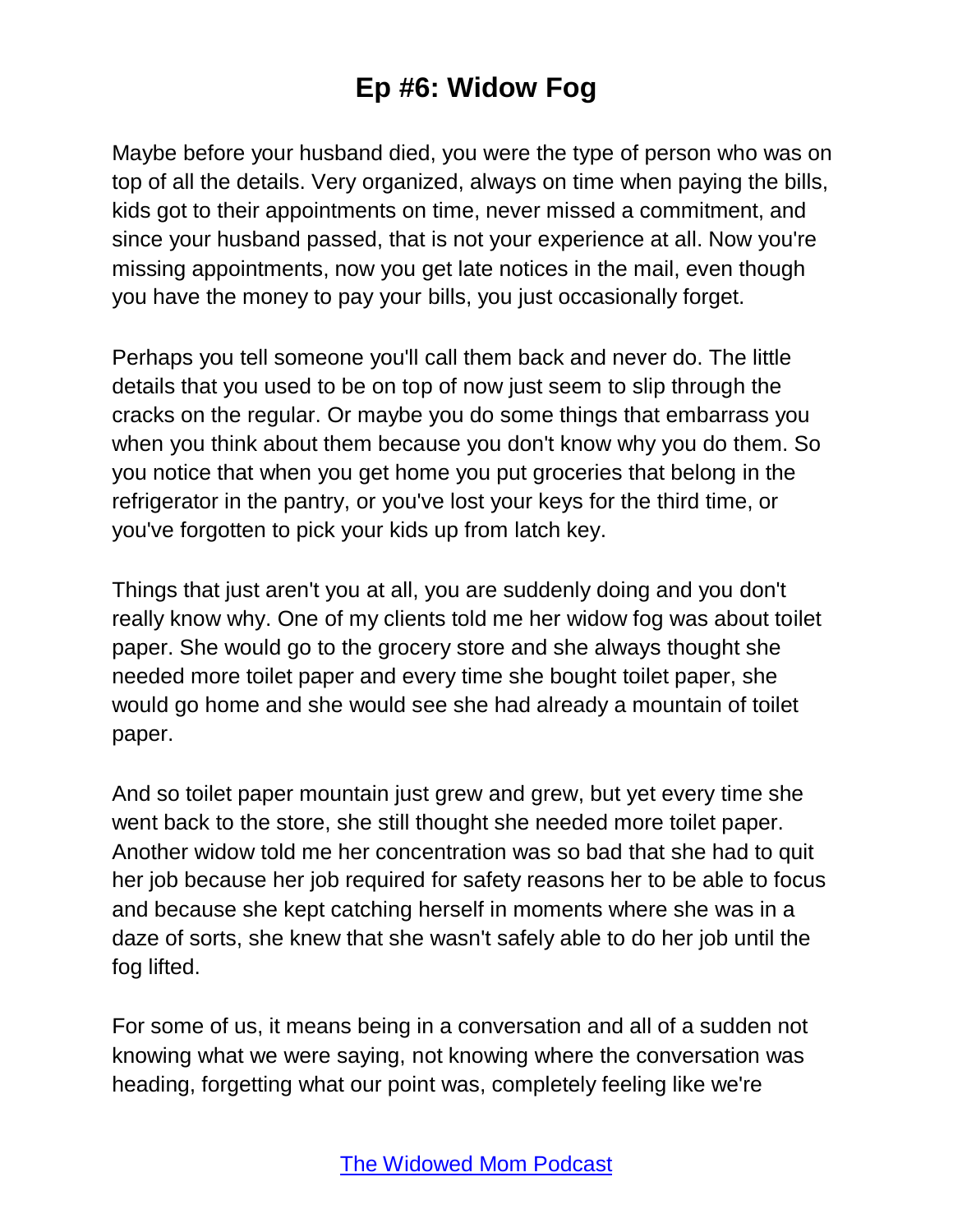spacing out. For me, I noticed it when it came to reading. I wanted to read. I've always been a veracious reader, and especially when it comes to selfhelp, I wanted to read as much as I could about grief.

And even though all of these titles sounded so useful to me, for quite a while when I would start to read, I couldn't retain any of it. It was like I was just going through the motions and following the words. I was recognizing the words but I wasn't really able to retain them. And so I found it very frustrating to want to learn and absorb, but my brain just didn't want to cooperate with me.

I also remember kind of what I would describe as a generalized haziness or almost a disassociation. And it wasn't denial. It wasn't as though I didn't think my husband had died. I knew it had happened, but I remember feeling very detached for a while, as though I was watching someone else's life unfold. I was there but I kind of wasn't there.

Often in the beginning days of grief, our body and our brain try to protect us by numbing things down a bit so that we as the bereaved don't feel the full impact of the loss immediately. And so it can feel like things are dampened, or we might feel a little numb, or everything feels hazy. Tinny. As though life isn't in full stereo anymore. It's just kind of got a dampener on it.

This can also be felt if you were working before your husband died and you go back to work and you struggle to concentrate when you're back at work. Maybe you're in meetings and aren't able to track the conversation or find yourself zoning out or notice that you've been staring at your computer for however many minutes and you haven't gotten any work done until somebody comes by and says your name or asks if you're okay, and that kind of snaps you back into the present moment.

It can feel very dreamlike and also very inconsistent. So sometimes it will last for quite a while and then you will feel it lifting, and you will think okay,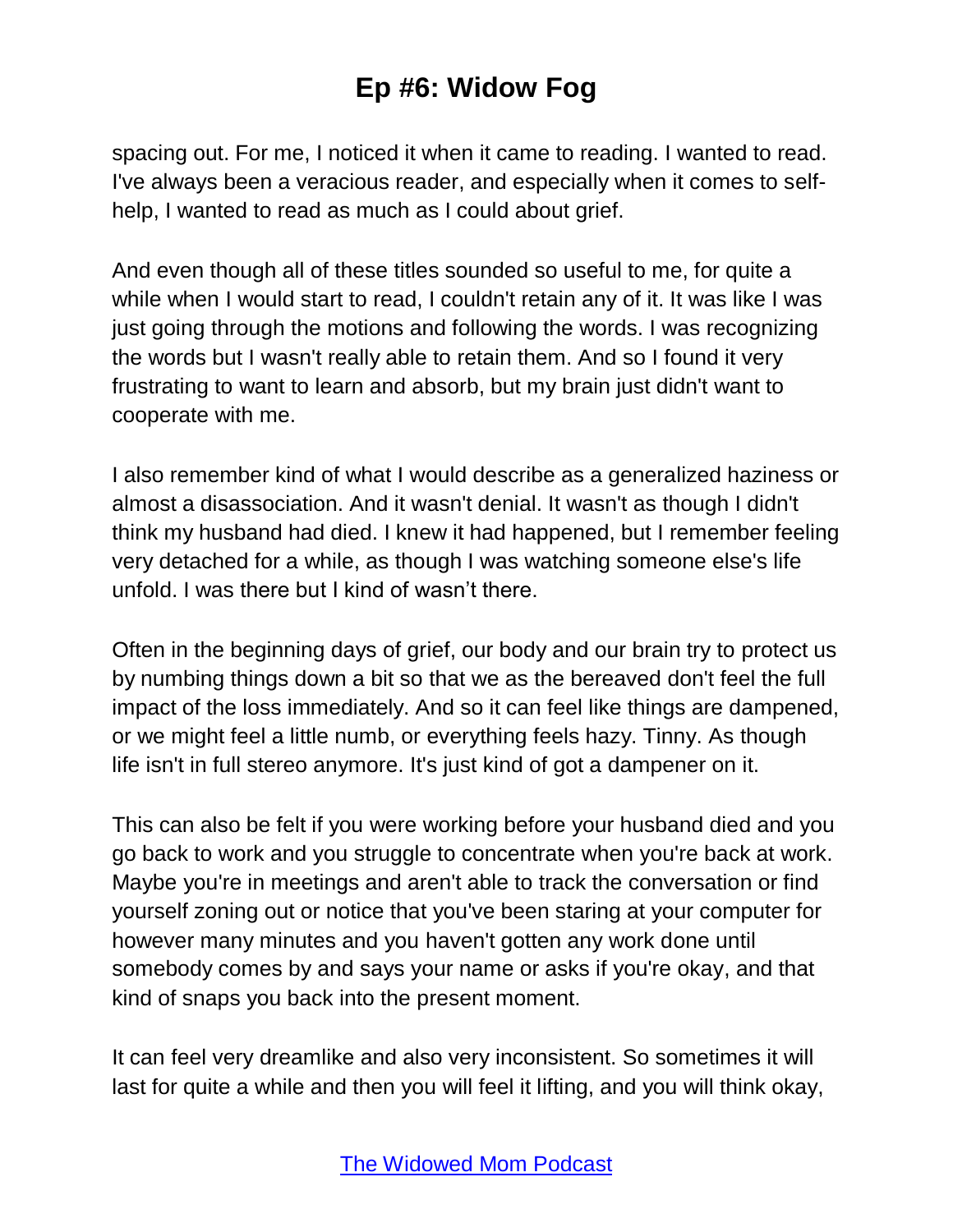maybe it's gone now and then boom, it's back. And our inability to predict when it's going to end or if it's going to end can be really frustrating and disheartening.

It's also more difficult in this state to make decisions. It's more difficult to access our willpower. We often feel physically and mentally exhausted. So let's talk a little bit about what's actually going on here. And first of all, let's just acknowledge that just like Facebook relationship statuses, the brain on grief is complicated. It's just complicated. There's a lot going on.

One of the most informative books that I found on this subject, which you can read if you are not experiencing widow fog, it's called Before and After Loss: A Neurologist's Perspective on Loss, Grief, and our Brain. It's by Lisa Shulman and Lisa is a neurologist. It's part memoir. Basically, she tells the story of her own grieving process of her husband's diagnosis and subsequent death, and then everything that happened to her in her grieving.

And then combines that with her perspectives as someone who really understands brain science. And we don't need to get into all the details of how the brain works to understand what's going on with widow fog, but I do think that it's really key to understand that what's happening is a protective process. It is an adaptation that we have evolutionarily to help us survive when we are presented with emotional trauma.

And I think usually - and this is one of the things that Dr. Shulman in her book explains so well, that when we think of trauma, usually we think of brain trauma specifically, we think of something that happens physically. Like an actual traumatic brain injury. And we think about the types of consequences that come from sort of physical energy, but what we don't think about as much is that emotional trauma is still trauma.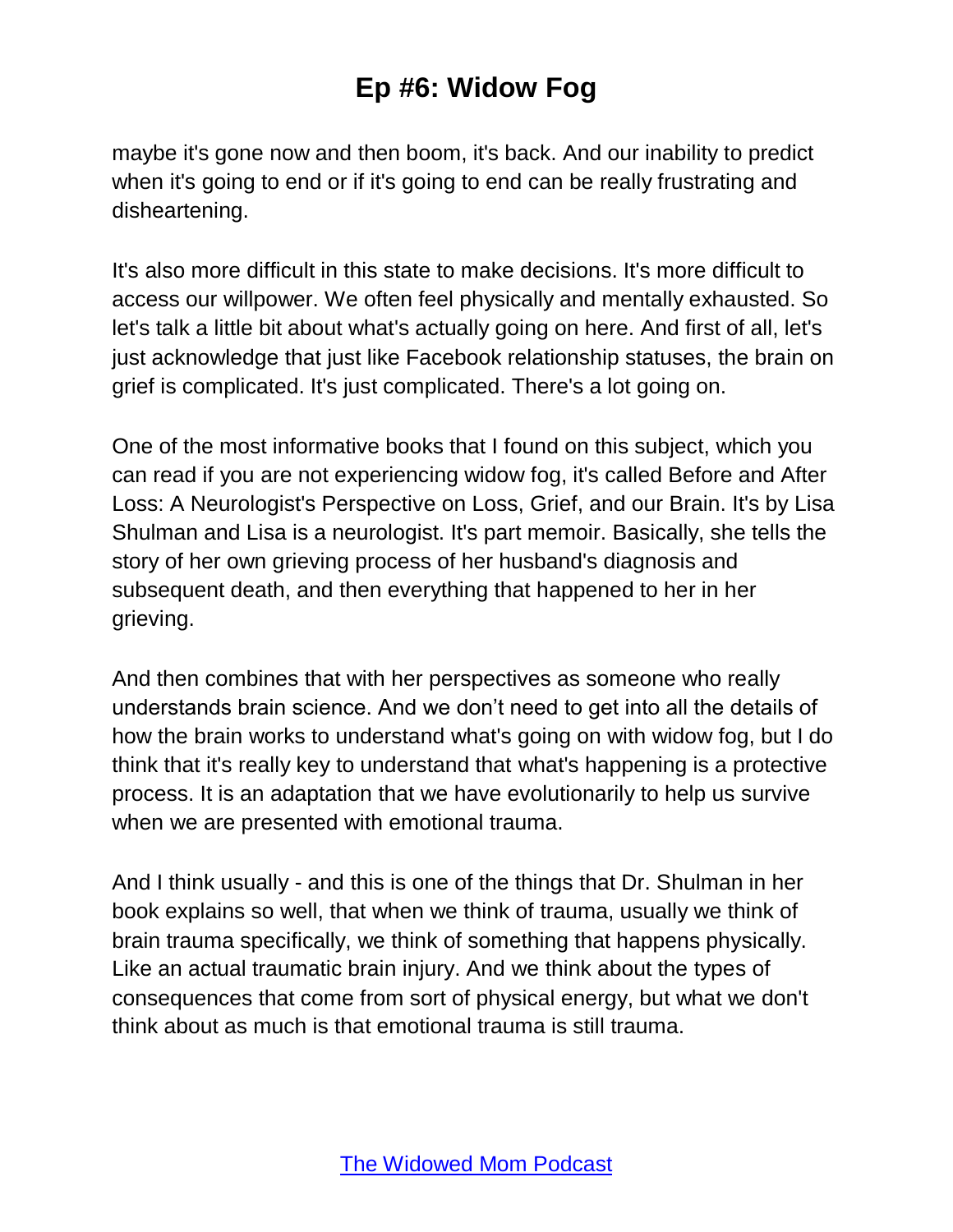And that's what our brain is trying to recover from is the trauma of the loss that we have suffered. And it doesn't mean that because you've got widow fog that something is wrong with you. It's really most likely just a product of your brain's natural reaction to trauma. And so things of course are all out of whack, just like they would be with a physical injury. If someone breaks a bone, we expect that it's going to take time for that bone to heal, so we should also expect that the same is true when we've suffered an emotional trauma, that it's going to take time for our brain to heal.

Science has advanced now to the point where we can do functional MRIs, FMRIs that are basically fancy brain scans that show us activity in very specific areas of the brain, and studies have been done on the brains of those who are grieving and those who are not grieving, and it's very easy to see that lots of changes are happening as a result of grief within the brain.

When the brain's going through grief, it experiences increased activity in the regions responsible for processing physical pain, emotional regulation, memory, multitasking, organization, learning. When we're grieving, we have this flood of neurochemicals and hormones. And when our hormones get out of whack, our sleep can be disturbed and we can experience fatigue and increased stress and anxiety.

And when all of those things combine, our brain function takes a major hit. The effects of grief can also be seen in increased cortisol levels and cortisol is basically a hormone that's released when we're stressed. It's a considerable part of the grief process as a whole, and when we have excessive cortisol, the prefrontal cortex, the part of our brain that regulates emotions and memories, sometimes we also call it the executive functioning part of our brain, it already has a limited capacity before grief.

But with too much cortisol in the system, it's even less able to process and so it's no wonder that we struggle. It's no wonder that we're overwhelmed. It's no wonder that we can't absorb our environment in the same way we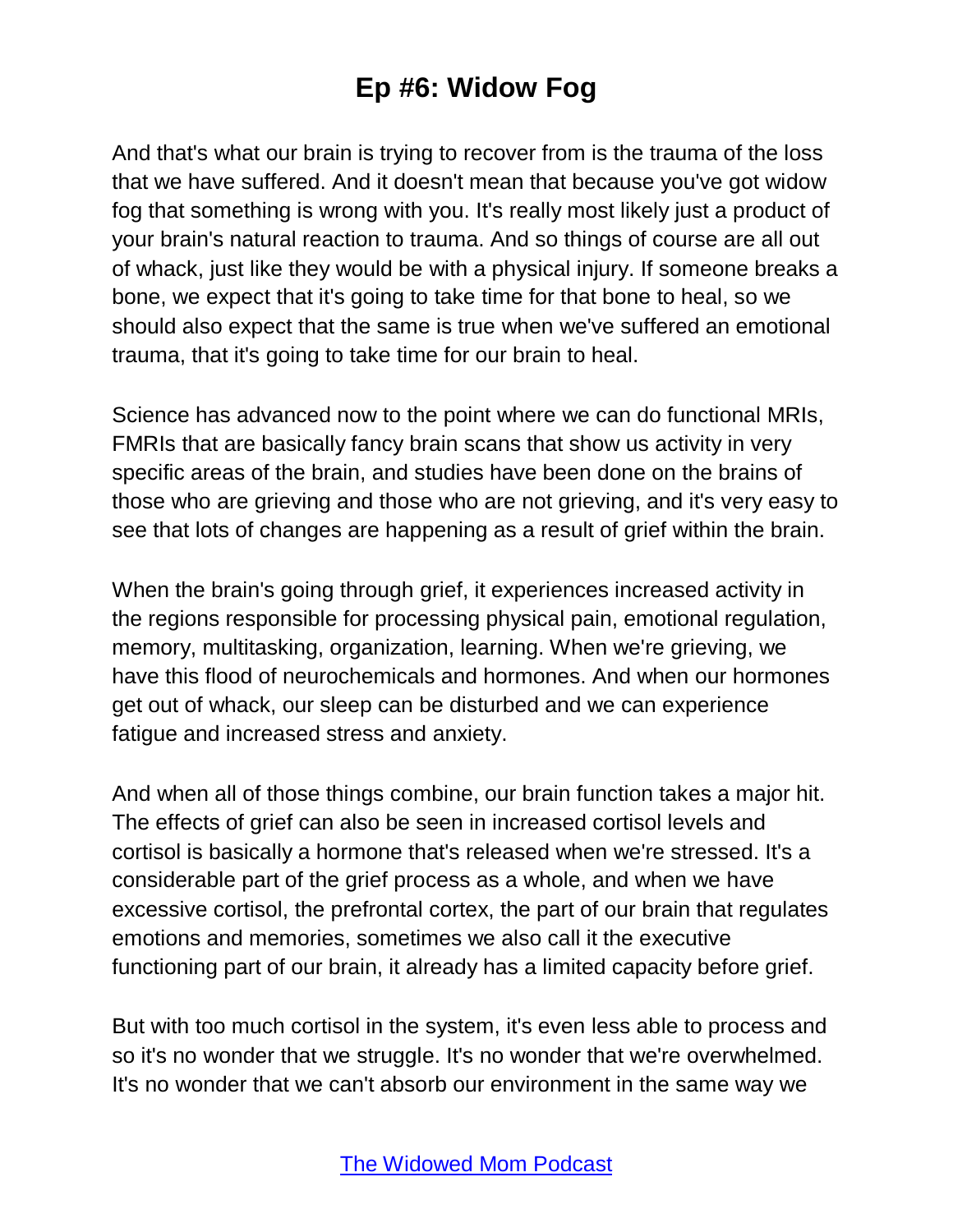could before. And this is the foundation of what we've come to call widow fog.

So, if you've ever had any of the symptoms of widow fog, now you know you aren't crazy. You understand a little bit more about how that comes to pass and now what do you do about it? First, you start be showing yourself some compassion, by understanding that it's something that you've done wrong. It isn't something that's going to last forever. It doesn't need to be another reason you beat yourself up or another thing that you worry about.

And then once you've shown yourself some compassion and understanding, I encourage you to try as much as possible to find some humor in it. Laugh wherever you can. When you can get a little chuckle at something silly that you've done because of widow fog, it feels so much better to you than letting it be frustrating or judging yourself for it or worrying about it, or feeling embarrassed about it. Just laugh it off if you can.

And then of course - and this is widow fog or no widow fog - take good care of yourself. Find those outlets that allow you to process what is going on for you. Journaling can be magical. Art, any sort of creative outlet. Meditation, yoga, exercise. Anything that contributes to the mind-body connection can be amazing. Making time for not just the work of grief but those activities that when you're doing them, time passes. Those activities that when you're doing them, you just forget about what's going on.

As much as you can, take time for self-care. Get as much sleep as you can. Get support where you can. Support groups can be wonderful. Individual counseling, life coaching, figure out what support you need and take that time for you. You are worth it and there's nothing wrong with you if you're experiencing widow fog.